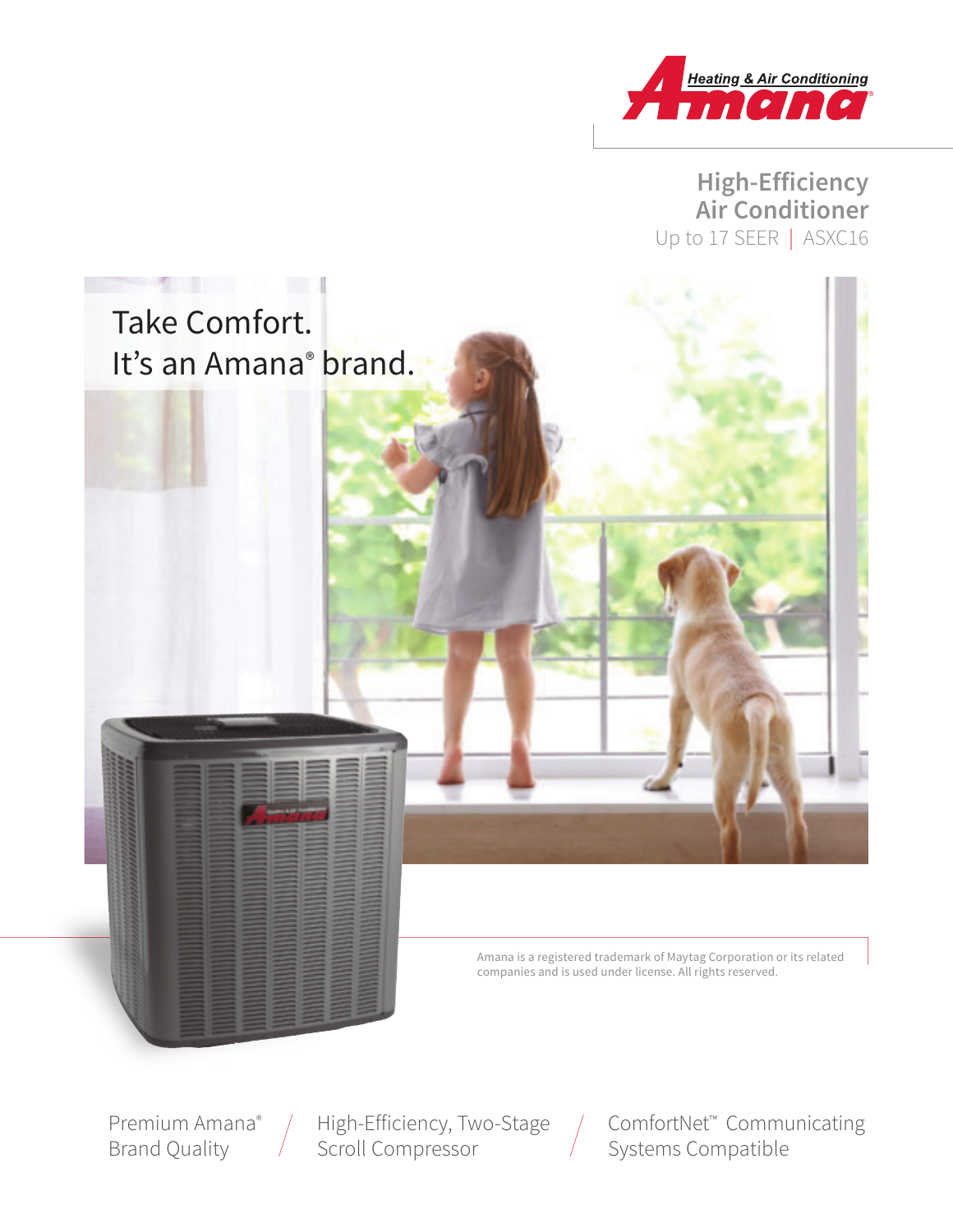**HIGH-EFFICIENCY AIR CONDITIONER**

ASXC16 | Up to 17 SEER



#### **ComfortNet™ Communicating System Compatible**

Thermostats have evolved beyond just indoor temperature adjustments, and a ComfortNet communicating control offers an abundance of easy-to-use, comfort-enhancing capabilities on its stylish touch-screen LCD display. From programmable, scheduled temperature settings and optional remote system control to continuous performance monitoring and automated maintenance alerts, a ComfortNet control offers an advantage in home comfort and control compared to non-programmable thermostats.



#### **Quiet Performance**

You can be assured that your Amana brand air conditioner will provide you with quiet operation. To minimize operating sounds, we've acoustically engineered our systems with enhancements that include a compressor sound-reduction cover made of high-density foam and a specially designed sound-control top.



#### **Energy Efficiency**

Energy efficiency equates to cost savings. Your Amana brand ASXC16 Air Conditioner offers up to 17 SEER energy-efficiency performance. "SEER" stands for Seasonal Energy Efficiency Ratio, a measure used by the U.S. Department of Energy to rate the cooling efficiency of air conditioners and heat pumps. The higher the SEER, the greater the efficiency and the lower the operating cost. Compared to lower SEER units found in many homes, an Amana brand ASXC16 Air Conditioner provides significant savings on your electric bill.

# Distinguishing features: **helticial How the Amana® brand makes your decision easier**

The purchase of an indoor comfort system is not one to be taken lightly. However, it's one you can make with an air of confidence when you consider all that distinguishes the venerable Amana<sup>®</sup> brand.

#### Comforting craftsmanship

Innovative engineering, world-class manufacturing processes and the relentless drive to ensure each unit lives up to our uncompromising standards these attributes define the Amana brand and result in the premium performance homeowners have come to expect from an American legend. Assembled in Texas, Amana brand air conditioners are built to last and last.

Confidence-inspiring compressor With Amana brand air conditioners, your comfort and savings start with a high-efficiency Next Generation Copeland Scroll™ Two-Stage Compressor designed to provide years of reliable cooling comfort. Featuring the latest compression technology, overload protection and efficient design, the scroll compres-

sor is complemented by our durable, high-efficiency condensing coil, which is made with corrugated aluminum fins and refrigeration-grade copper tubing.

#### The security of the Amana brand's amazing limited warranties\*

To truly seal the deal, Amana brand indoor comfort systems are backed by industry-leading limited warranties\*. The majority of our HVAC products are covered by a Lifetime Unit Replacement Limited Warranty, while all Amana brand products feature a 10-Year Parts Limited Warranty. Together these warranties combine to offer homeowners a level of purchase protection that's the stuff of legend.

#### **LIMITED WARRANTY\* PROTECTION**



\* Complete warranty details available from your local dealer or www.amana-hac.com. To receive the Lifetime Unit Replacement Limited Warranty (good for as long as you own your home) and 10-Year Parts Limited Warranty, online registration must be completed within 60 days of installation. Online registration is not required in California or Quebec.

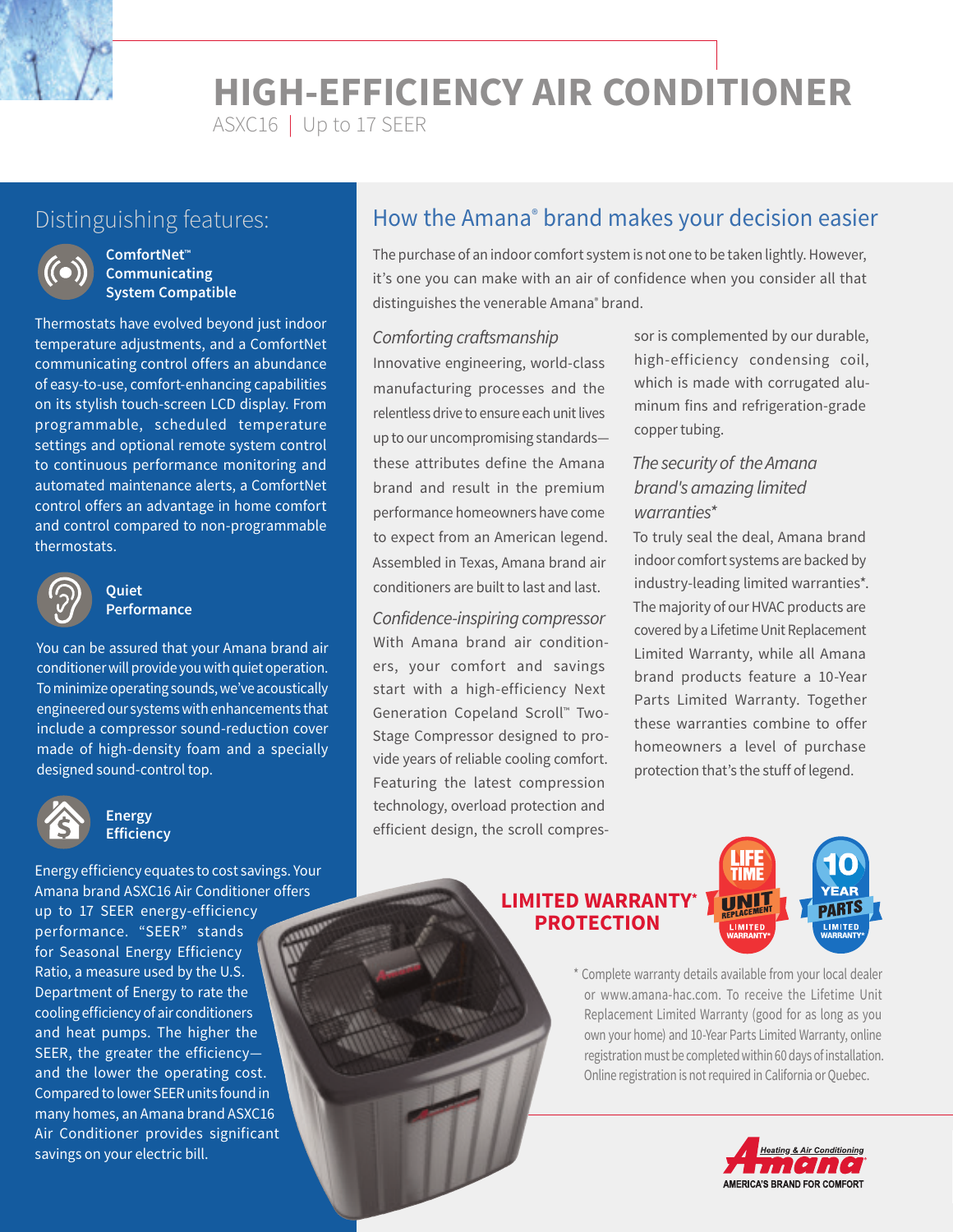

# The Amana® brand ASXC16 High-Efficiency Air Conditioner advantages:

- ComfortNet<sup>™</sup> Compatible Continuously monitors system performance and allows remote control of system as an option.
- LHigh-Efficiency, Two-stage Scroll Compressor Designed to provide years of reliable cooling comfort, it provides up to 17 SEER cooling performance for lower energy bills compared to lower SEER, single-stage compressors.
- High-Efficiency Two-Speed Condenser Fan Motor – With advanced fan design, it provides dependable, quiet airflow across the condensing coil.
- LCopeland® ComfortAlert™ Diagnostics Advanced diagnostics constantly monitor your air conditioner system, reducing failures and pinpointing trouble spots for a fast fix.
- LEfficient Cooling Capacity Five millimeter, refrigeration-grade premium copper tubing and aluminum fin condenser coil configuration deliver outstanding heat transfer properties with R-410A refrigerant.
- $\blacktriangleright$  Factory-Installed Inline Filter Drier Protects the refrigerant system from dirt and moisture for longer service life compared to a unit without a filter drier.
- $\bullet$  Quiet Operation Acoustically engineered, highdensity sound control blanket helps to reduce noise levels compared to units without sound blankets for years of quiet comfort.
- LHeavy-Gauge Galvanized Steel Enclosure with Sound-Control Top – With advanced fan design, it provides dependable, quiet airflow across the condensing coil.

#### **EXTENDED SERVICE PLANS AVAILABLE**

For even greater peace-of-mind, ask your dealer or visit our website at www.amana-hac.com for more details about Asure℠ , an affordable Parts and /or Labor Extended Service Plan for your entire Amana brand HVAC system.

## A legacy of comfort The impeccable reputation of an American original

Amana brand heating and cooling systems are a part of the enduring legacy of one of America's most recognized and respected brands. Originating eight decades ago in Amana, Iowa, the brand is synonymous with long-lasting, premium quality products — from home appliances to heating and air conditioning equipment. Chances are, you and generations before you have enjoyed the dependable performance and longevity the Amana brand continues to deliver.







Proper sizing and installation of equipment is critical to achieve optimal performance. Split system air conditioners and heat pumps must be matched with appropriate coil components to meet **ENERGY STAR**® criteria. Ask your contractor for details or visit

www.energystar.gov.



www.amana-hac.com